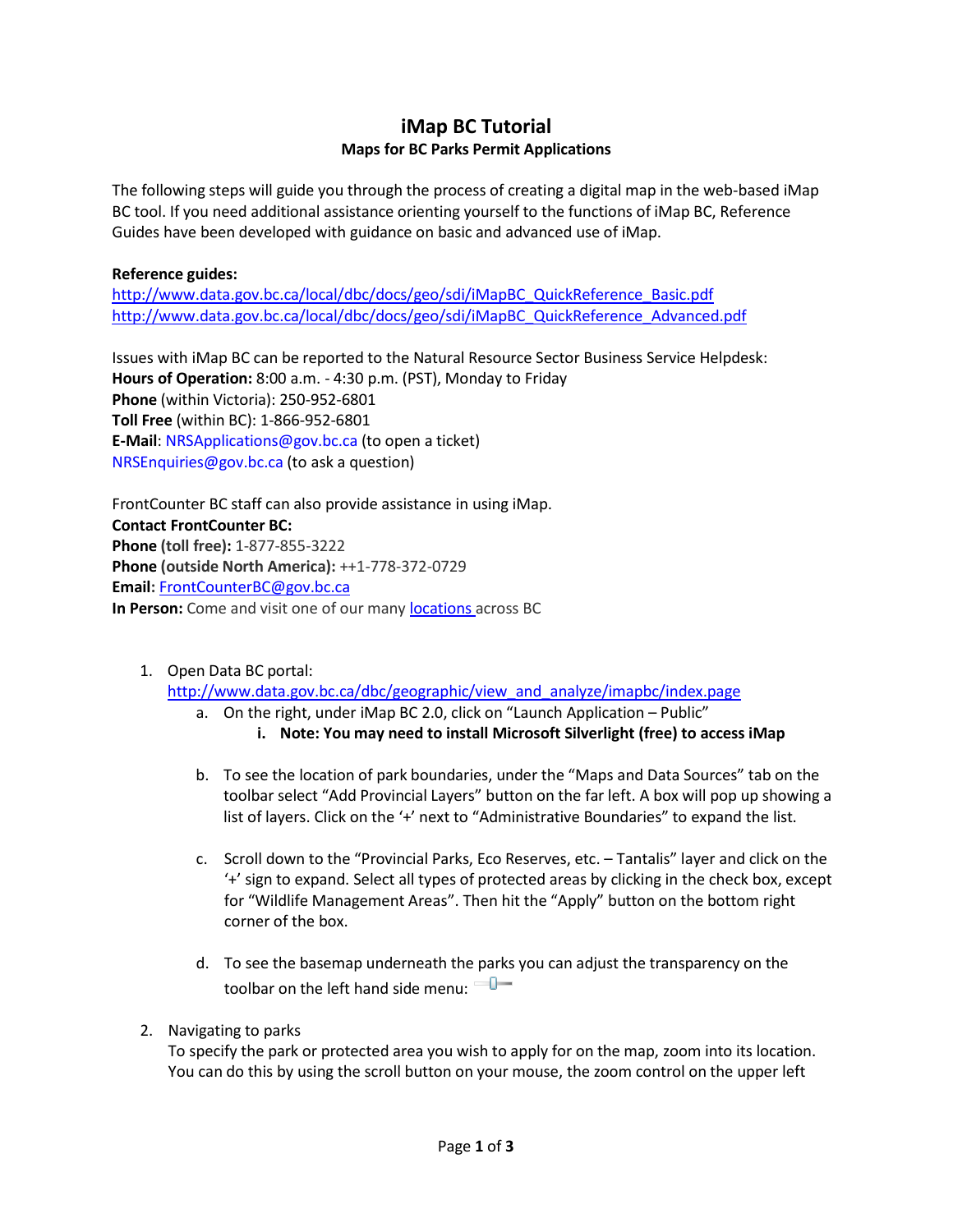corner of the map, or by using the buttons under the Navigation tab in the toolbar. The "Pan" button (represented by a hand) will let you move to different areas of the map.

- a. Zoom in to an extent which will best allow you to depict the permit area in the Park you wish to apply for. If the proposed permit area is the entire Park, zoom so that the entire Park is in frame. If you don't know the Park's location you can also type in the name of the Park in the search box at the top right, although this tends to take longer.
- 3. Adding your application area to your map:

To define the area you wish to apply for, you will need to create a 'mark-up' on the map showing the boundaries, or single point(s), of the proposed area for your permit, and the location of any trails/facilities/staging areas that you propose to use.

- a. To allow yourself to 'draw' this information on the map, click on the "Markup" tab. **\*\*Note**, if you are applying to use areas of more than one Park, after defining the permit area in one Park, you can use the "Hand" icon to pan to the next Park. This will allow you to only produce one map for all parks on your application.
- 4. Adding a polygon to your map:

If your proposal is not a single point or line (see 5 and 6), you'll need to first define the area by adding a "**Polygon**" to the map showing the boundaries of your proposed operation.

- a. Click the "Polygon" tool from Markup tab
- b. Then click on the map for point one, then two, then three, etc. to make a permit area shape until the area you want is fully defined.
- c. Then double click to stop defining the polygon.
- d. When you finish the polygon, and realize you've made an error, or want to start again, click the "Erase" icon then click on the polygon. If you want to start over before you finish the polygon, just click on the polygon icon to erase it.

**Tip:** If the polygon is larger than the area on the screen, you can finish the polygon as in step 'c' above and then navigate to another area of the map. You can then use the "Edit" tool on the Markup tab to expand and modify the polygon boundaries.

5. Adding lines to your map:

To add a line to the map (i.e. to show any specific trails or routes that will be used), select the "**Line**" tool from the Markup toolbar.

- a. Click on the map for point one, then two, then three, etc. to make a line on the map. The line should be within the proposed permit area which you defined with your polygon unless the line is the only proposed permit location.
- b. Then double click to stop defining the line.
- c. When you finish the line, and realize you've made an error, or want to start again, click the "Erase" icon then click on the line. If you want to start over before you finish the line, just click on the line icon to erase it.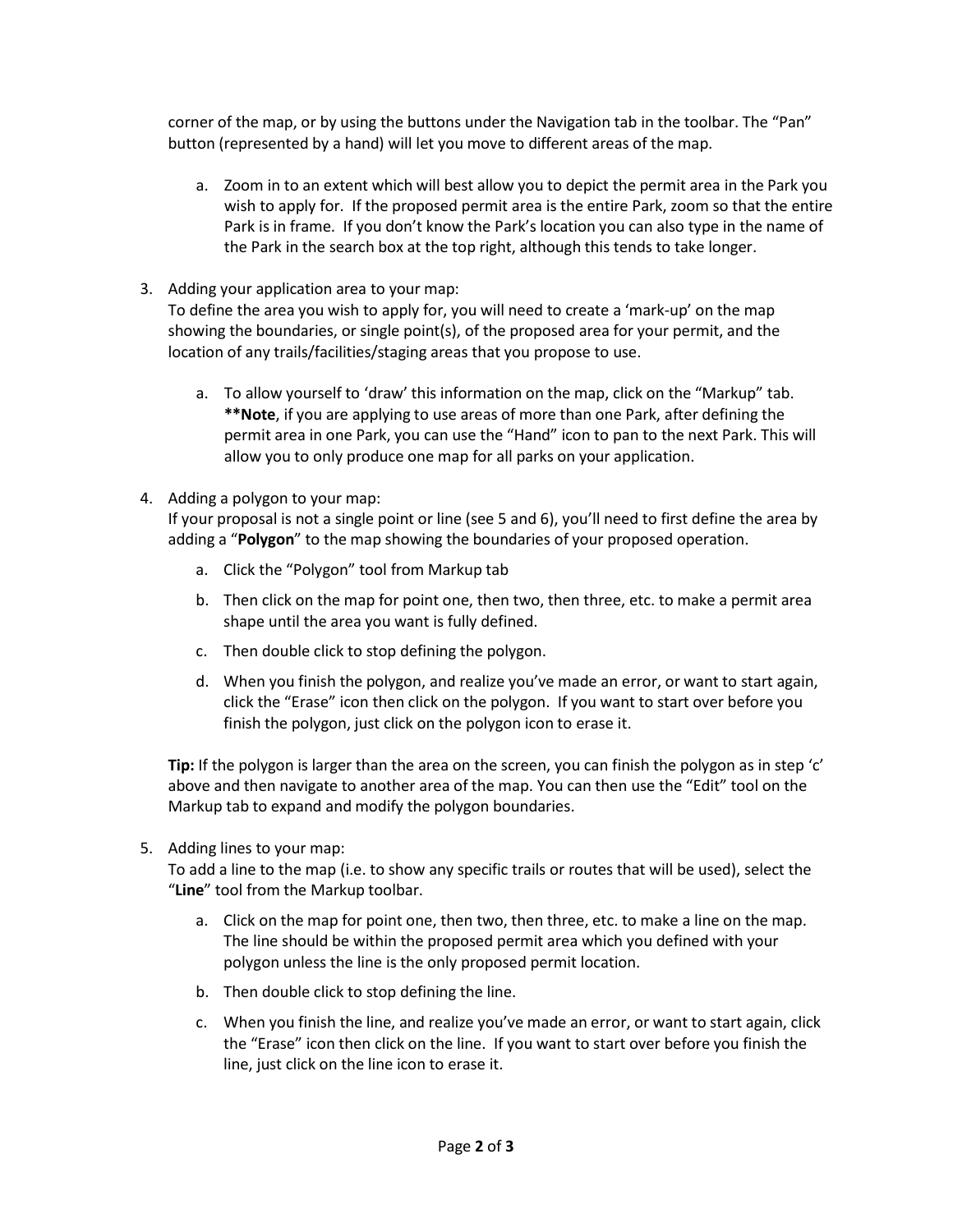**Tip:** If you are proposing the use of specific trails, use a polygon around the whole proposed area and list the trails in your application.

6. Adding points to your map:

To add a point to the map showing the location of a specific site (e.g., an existing or proposed structure, staging sites, camp sites, etc.), select the "**Point**" tool from the toolbar.

- a. Click on the map to show the location of the site. The point should be within the proposed permit area which you defined with your polygon, unless the point is the only proposed permit location.
- b. When you finish the point, and realize you've made an error, or want to start again, click the "Erase" icon then click on the point.
- 7. Adding a shape file to your map:

Although not required, you may want to add your own mapping or gps data to the map; for example to increase context or understanding. To do this, click the Maps and Data Sources tab, and select the "Add Shape file" tool from the tool bar.

a. Beside the "select files" box, click on the "…" button. Navigate to where you have your shape file stored. Make sure to select all files associated with your shape file (i.e. .shp, .shx, .dbf). Click the Upload button. Name your layer and press OK.

**\*\*Note**, you will need to make sure your shapefile is in the correct projection for iMap.

- 8. Naming the feature you created:
	- a. Click on the text icon; click beside the feature you'd like to name (e.g. staging area, camp, etc.)
	- b. Type in the name of the feature; click the text icon again.
	- c. When you finish naming the feature, and realize you've made an error, or want to start again, click the "Erase" icon then click on the name.
- 7. Saving Map for Submission:
	- a. To save your map for submission as part of your park use permit application, click on the blue disk to the far left of the tabs. Your computer's "Save As" box will open allowing you to choose where you'd like to initially save your map (Your desktop is handy). Ensure you are saving your map in .gvsp format.
	- b. Click Save. You'll be prompted to add some information: Project: Your Company or Individual Business Name / Name of the Park(s) / Type of Permit / Type of Activity Created By: Name of person who is completed the permit application Description: Not required
	- c. Click 'ok'.

Your map is now saved to your desktop or wherever you decided to save it. Attach the file to an email with your application and submit to FrontCounter BC.